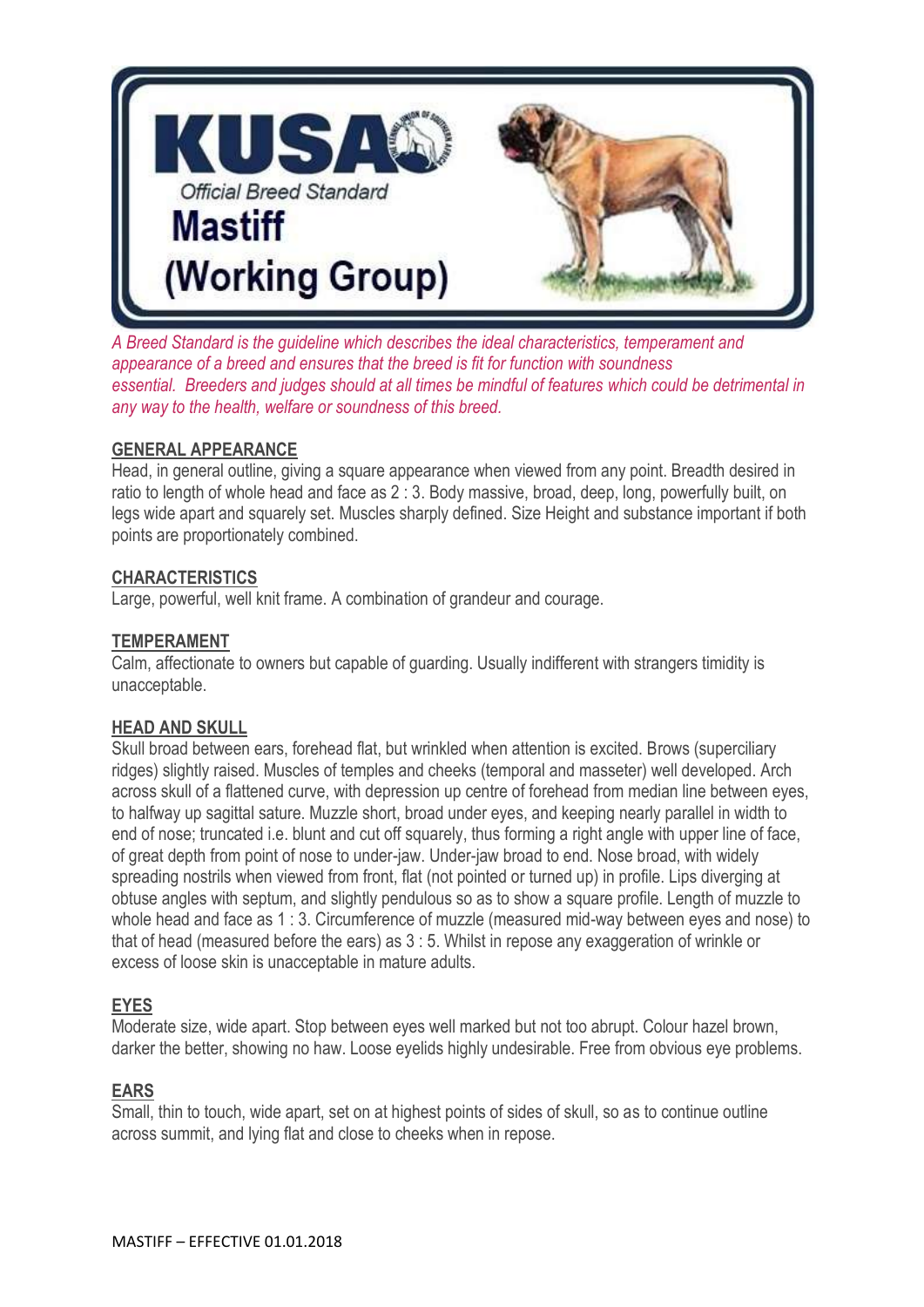# **MOUTH**

Canine teeth healthy; powerful and wide apart; incisors level, or lower projecting beyond upper but never so much as to become visible when mouth is closed.

# **NECK**

Slightly arched, moderately long, very muscular, and measuring in circumference about 2.5-5 cms (1-2 ins) less than skull before ears.

### **FOREQUARTERS**

Shoulder and arm slightly sloping, heavy and muscular. Legs straight, strong and set wide apart; bones being large. Elbows square. Pasterns upright. Balanced and in harmony with hindquarters.

# **BODY**

Chest wide, deep and well let down between the forelegs. Ribs arched and well rounded. False ribs deep and well set back to hips. Back and loins wide and muscular; flat and very wide in bitch, slightly arched in dog. Great depth of flanks. Topline level and maintained whilst on the move. Length of body taken from point of shoulder to point of buttocks greater than height at withers.

#### **HINDQUARTERS**

Broad, wide and muscular, with well developed second thighs, hocks bent, wide apart, and quite squarely set when standing or walking. Strength in hindquarters is of paramount importance; cow hocks in mature adults unacceptable.

#### **FEET**

Large round and tight. Toes well arched. Nails black.

#### **TAIL**

Set on high, and reaching to hocks, or a little below them, wide at its root and taping to end, hanging straight in repose, but forming a curve with end pointing upwards, but not over back, when dog is excited.

#### **GAIT/MOVEMENT**

Powerful, easy extension driven from the rear, fluent, sound, with ground-covering strides. Tendency to pace is undesirable. Absolute soundness essential.

# **COAT**

Short and close-lying, but coarser over neck and shoulders.

#### **COLOUR**

Apricot-fawn, or brindle. In any case, muzzle, ears and nose should be black with black around eye rims and extending upwards between them. Excessive white on body, chest or feet is unacceptable.

# **FAULTS**

Any departure from the foregoing points should be considered a fault and the seriousness with which the fault should be regarded should be in exact proportion to its degree and its effect on health and welfare of the dog and on the dog's ability to perform its traditional work.

#### **NOTE**

Male animals should have two apparently normal testicles fully descended into the scrotum.